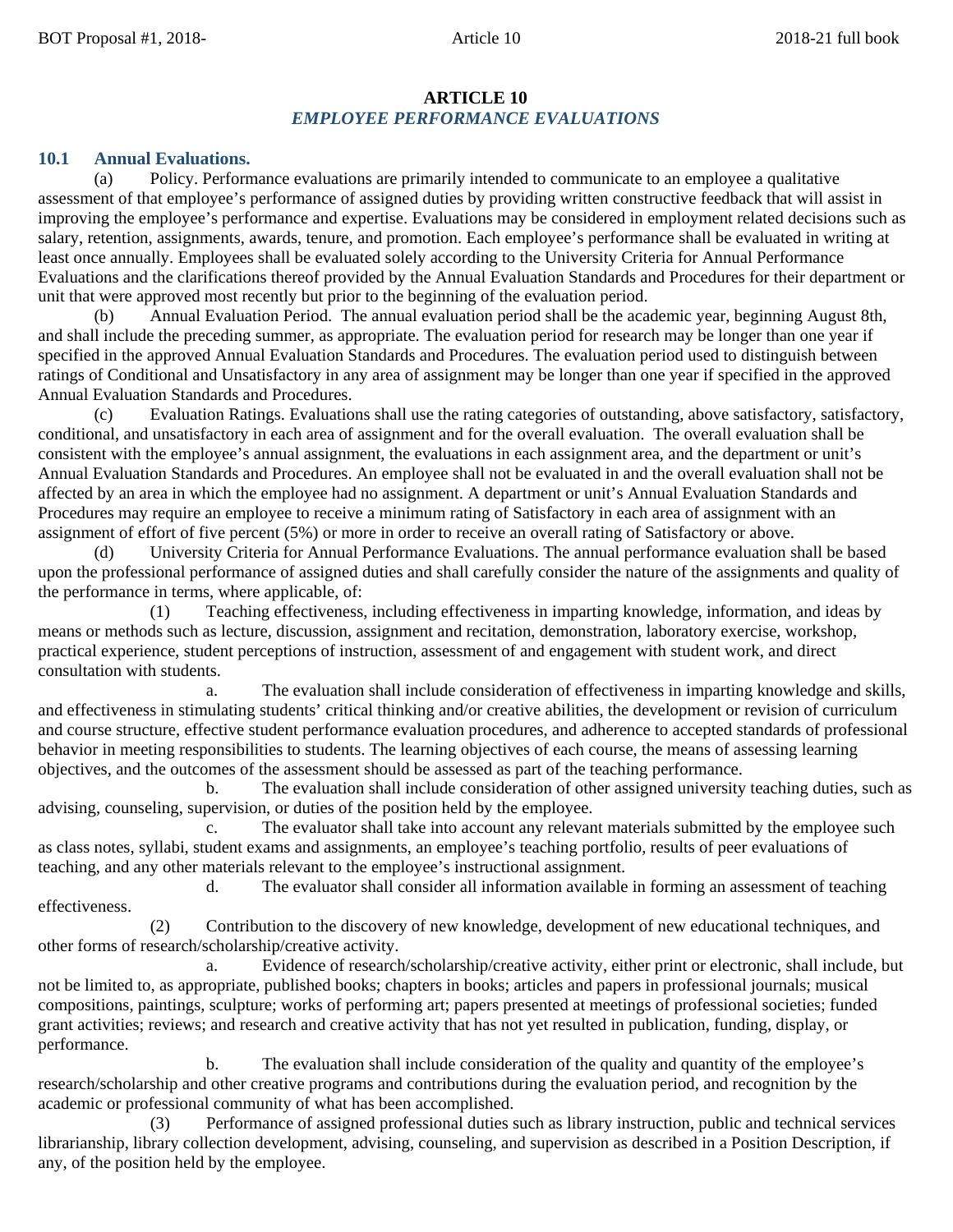(4) Public service that extends professional or discipline-related contributions to the community; the State, including public schools; and the national and international community. Such service includes contributions to scholarly and professional conferences and organizations, governmental boards, agencies, and commissions that are beneficial to such groups and individuals.

(5) Service within the university and participation in the governance processes of the institution through significant service on committees, councils, and senates, attendance at commencement, and the employee's contributions to the governance of the institution through participation in regular departmental or college meetings.

(6) Other assigned university duties such as academic administration.

(e) Annual Evaluation Standards and Procedures (AESPs). Each University department or unit shall maintain written AESPs by which to evaluate each employee according to the University Criteria for Annual Performance Evaluations specified in this article. AESPs shall be clarifications of the University criteria in terms tailored to the department or unit's discipline(s), employee positions (e.g., tenured or tenure earning, non-tenure-earning, library faculty), and assigned duties. These discipline-specific clarifications shall:

(1) take into consideration the University's mission, the college's or division's mission the department's mission, and the reasonable expectations for the different ranks;

(2) be adaptable to various assigned duties, so that department employees have an equitable opportunity to earn merit increases, regardless of their assignments;

(3) address, as appropriate, how the department values various research/scholarship/creative activities and the outlets in which employees might be reasonably expected to publish, exhibit, or perform.

(4) be detailed enough that a reasonable employee should not be uncertain or confused about what performance or accomplishment is sufficient in teaching, research/scholarship/creative activity, professional duties commonly assigned in the department or unit, and service to earn each performance evaluation rating. The clarifications shall identify for each assignment area some representative examples of the achievements or performance characteristics that would earn each performance evaluation rating, consistent with an employee's assigned duties. Examples shall be included for typical assignments within the department or unit (e.g., for 2-2 and 3-2 teaching assignments with correspondingly larger and smaller research assignments, if typically assigned), and must demonstrate the equitable opportunity required by (2) above.

(f) Process for developing AESPs.

(1) In tenure-granting departments or units, a committee of six (6) members including four (4) tenured unit employees elected by the tenured employees in the unit, the department chair or unit head, and one representative appointed by the dean will develop or revise AESPs. If such a department or unit has fewer than four (4) tenured employees, the entire department or unit shall serve on the committee, along with the department chair or unit head and one member appointed by the dean. In non-tenure-granting units, the committee will consist of four (4) unit employees elected by the employees in the unit, along with unit head and one member appointed by the appropriate vice president.

(2) In tenure-granting departments or units, tenured employees in the department or unit shall propose AESPs or changes thereto as developed by the committee by a majority vote in a secret ballot. If such a department or unit has fewer than four (4) tenured employees, all employees in the department or unit shall participate in the vote until such time as the department or unit has four (4) or more tenured employees. If a majority exists, the proposed AESPs shall be forwarded to the dean. In non-tenure granting units, all employees in the unit shall participate in the vote and, if a majority exists, the proposed AESPs shall be forwarded to the appropriate vice president.

(3) The proposed AESPs or revisions thereto shall be reviewed by the dean or vice president for consistency with the missions and goals of the college or division. If the dean/vice president determines the proposed AESPs do not meet the mission and goals of the college/division, the dean/vice president may refer them back to the department or unit for revision with a written statement of the reasons for non-acceptance.

(4) Once the dean or vice president determines the proposed AESPs or revisions thereto meet the mission and goals of the college or division, they shall be forwarded to the president or president's representative for review to ensure they are consistent with the mission and goals of the University and comply with this Agreement. If the president or president's representative determines that the proposed AESPs or revisions thereto meet the missions and goals of the university and comply with this Agreement, they shall be approved. If not, they shall be referred back to the college or division for revision by the department or unit with a written statement of reasons for non-approval.

(5) If, one year after the initiation of the process described in this subsection, AESPs acceptable to the dean/vice president and president or president's representative have not been approved by the department or unit, draft AESPs, committee and department votes, and comments from employees, committee, and the dean/vice president shall be forwarded to the president or president's representative for consideration. The president or president's representative shall, in conjunction with the dean/vice president and department head, and in consideration of the opinions of the employees and of approved AESPs for other departments and units, develop and institute new department or unit AESPs. These AESPs shall remain in place until such time as new AESPs are developed and approved according to the procedure outlined in this subsection.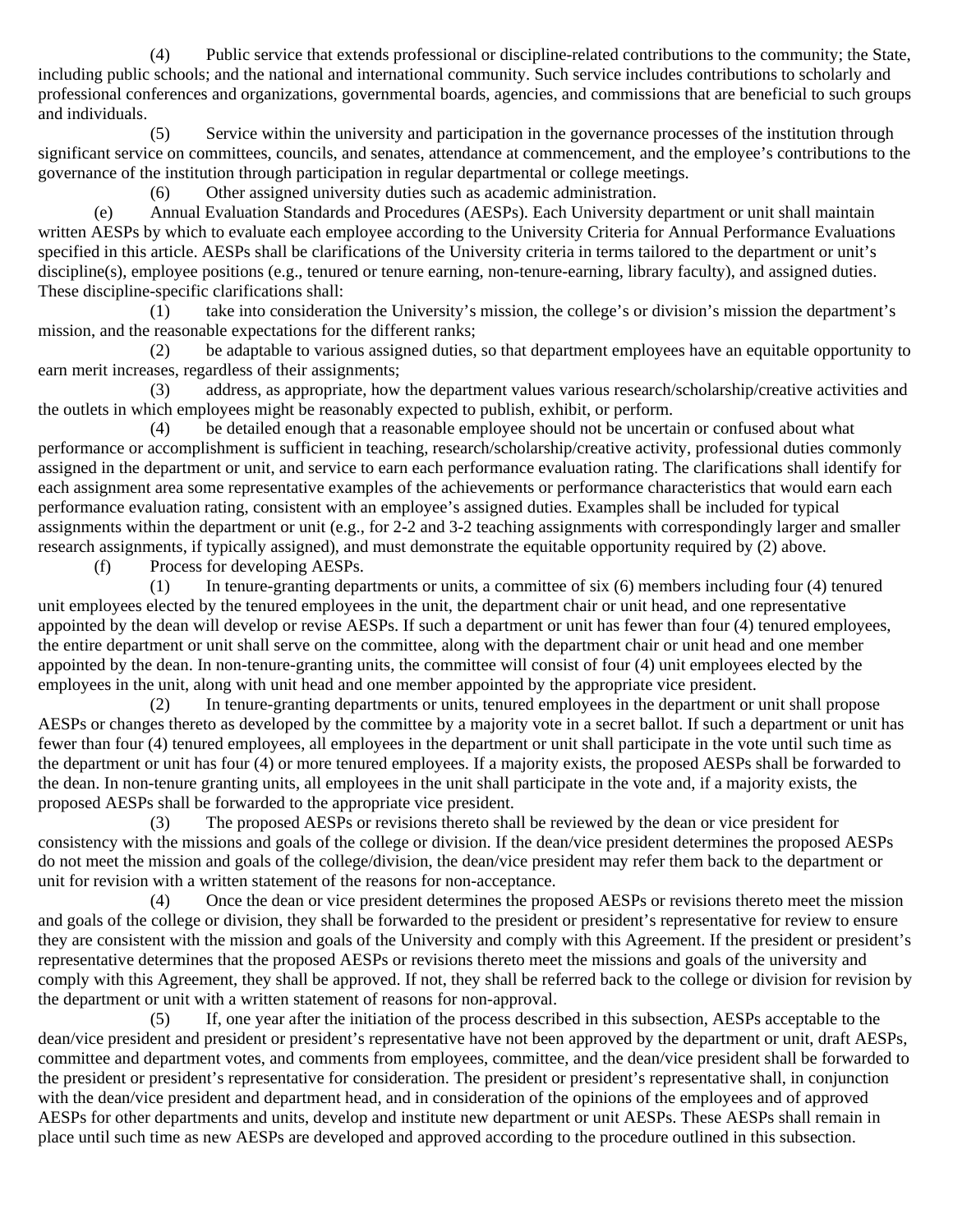# BOT Proposal #1, 2018-<br>
2018-21 full book Article 10

(6) Approved AESPs and revisions thereto shall be kept on file in the department or unit office. Upon written request, employees in each department or unit shall be provided an electronic copy of that department or unit's current AESPs.

(7) Review of AESPs must occur on a regular basis and must begin no later than five (5) years after the adoption or most recent review of those AESPs. The president or president's representative, the dean, or a majority of the tenured employees in the department or unit may initiate the review of AESPs at any time. In non-tenure-granting units, the vice president or a majority of the employees in the unit may initiate a review of the AESPs at any time. The process for reviewing a department or unit's AESPs shall be the same as the process for developing them, as described in this article. The effective date for AESPs or revisions thereto shall be the start of the annual evaluation period that begins after the date the AESPs or revisions are approved by the president or president's representative and the employees of the department or unit are so informed in writing.

(8) If a department or unit is in the process of developing or revising its AESPs when this article is ratified, the department or unit shall begin that process anew, following the procedures required by this article. If a department's or unit's AESPs are not in compliance with this article when it is ratified, the department or unit shall begin the revision process required by this article no later than the Fall semester 2011.

(g) Process for and Sources of Evaluation.

(1) Employee Annual Report. Every year, each employee shall submit to the department chair or unit head (hereafter, "evaluator") a report of the employee's performance in each area of assignment. This report shall be due to the evaluator no sooner than fourteen (14) days after the end of the evaluation period and no sooner than fourteen (14) days after receipt by the employee of all University provided materials required to produce the report, including student evaluations and department or unit and college averages for these evaluations. The employee annual report may include any interpretive comments and supporting data that the employee deems appropriate for evaluating the employee's performance.

(2) The evaluator shall also consider, where appropriate and available, information from the following sources: immediate supervisor, peers, students, employee, other university officials who have responsibility for supervision of the employee, and individuals to whom the employee may be responsible in the course of a service assignment, including public school officials when the employee has a service assignment to the public schools. Copies of materials to be used in the evaluation process submitted by persons other than the employee shall be provided to the employee, who may attach a written response.

(3) All assigned activities for which an employee receives compensation from the university, including summer assignments, shall be reported upon and evaluated. An employee may report activities related to the areas of assignment that are performed during times when the employee is not compensated by the university; if reported upon, these activities shall be evaluated.

(4) Observation/Visitation. The evaluator or the evaluator's representative may conduct classroom observation/visitation in connection with the employee's evaluation. If such classroom observations/visitations are conducted, no fewer than two (2) observations/visitations shall be completed during the evaluation period.

a. Absent immediate concerns described below, the evaluator shall notify the employee at least two (2) weeks in advance of the date and time of any direct classroom observation or visitation. If the employee determines this date is not appropriate because of the nature of the scheduled class activities, the employee may suggest a more appropriate date.

b. If the evaluator has received a complaint or other information that gives rise to immediate concerns about the conduct of the class, the evaluator or the evaluator's representative may observe or visit the class at any time without notice to the employee.

c. Observation/visitation of online classroom settings is permitted under the terms of this section.

d. A written report of the observation/visitation shall be submitted to the employee within two (2) weeks of the observation/visitation. If the observation/visitation involves a course that was assigned to the employee with less than six (6) weeks' notice, such change shall be noted in the report. The employee shall be offered the opportunity to discuss the evaluation with the evaluator prior to its being finalized and placed in the employee's evaluation file and may submit a written reply, which shall be attached to the report.

e. Peer Assessment. An employee has the right to have the evaluator assign a peer to observe/visit the employee's teaching and to have an assessment of that observation/visitation included as part of the employee's annual report. A department or unit AESP may require peer observation/visitation, which shall be carried out in accordance with the requirements of this subsection. In these cases, the peer may be a colleague within the University, a retired colleague, or a colleague in the same discipline from another university.

(5) Written Evaluation.

a. The proposed written annual evaluation shall be provided to the employee within sixty (60) days after the due date for the Employee Annual Report.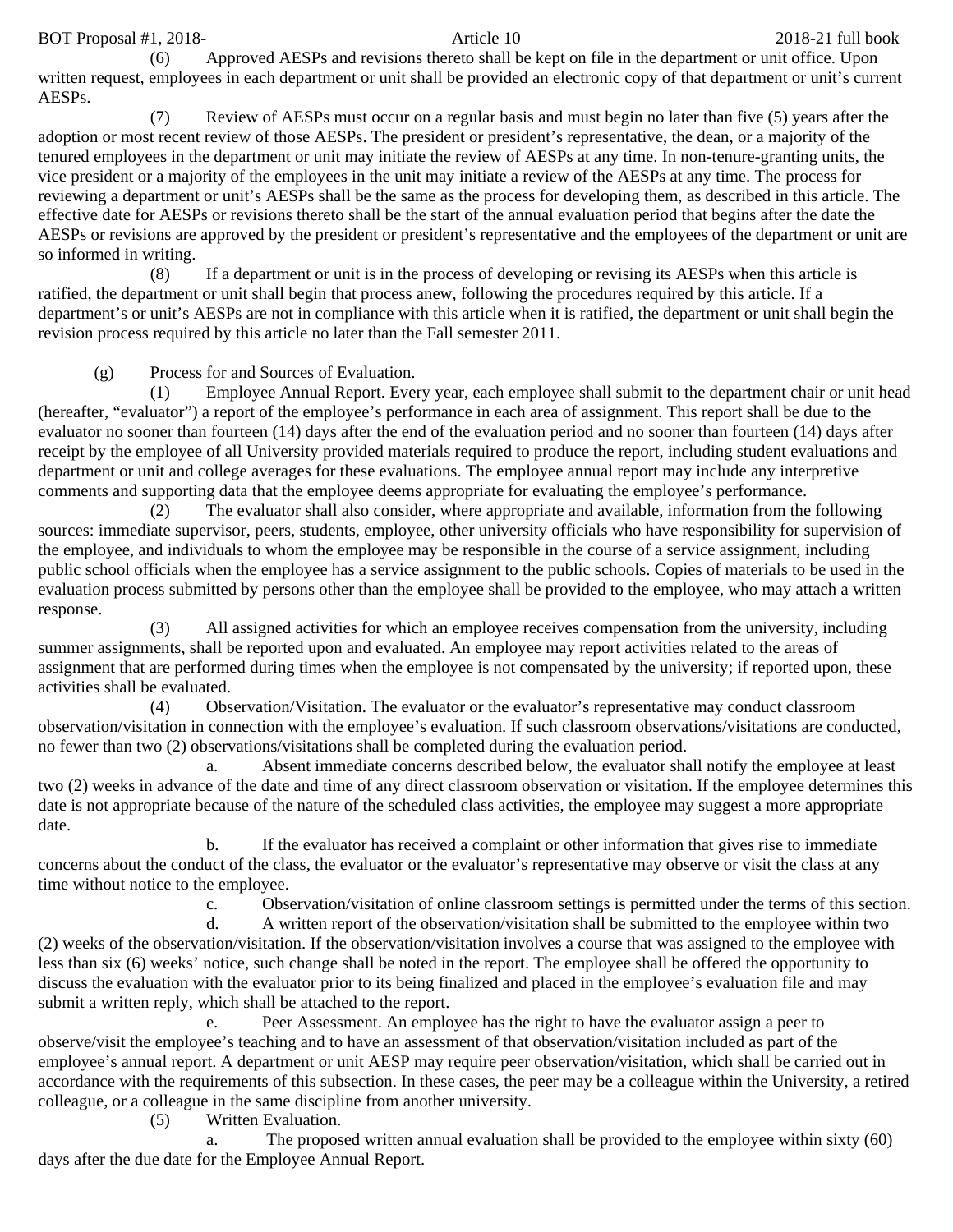b. The employee shall be offered the opportunity to discuss the evaluation with the evaluator prior to its being finalized and placed in the employee's evaluation file. The evaluation shall be signed and dated by the evaluator and by the employee, to acknowledge receipt of it. The employee may attach a concise comment to the evaluation. A copy of the evaluation shall be provided to the employee.

c. Upon written request from the employee, the evaluator shall endeavor to assist the employee in addressing any performance deficiencies.

## **10.2 Cumulative Progress Evaluations.**

(a) Policy. Employees eligible for consideration for promotion to the rank of associate professor and/or tenure shall be informed annually of their progress toward promotion and/or tenure. Each year's cumulative progress evaluation shall build upon prior cumulative progress evaluations so an employee's progress toward tenure and/or promotion in a given year will be viewed in the context of attainments over the entire tenure and/or promotion earning period. Employees eligible for promotion to professor may, at their option and upon written request, be similarly apprised of their progress toward promotion. The cumulative progress evaluations are intended to provide an accurate assessment of cumulative performance as leading to attainment of promotion and/or tenure, and to provide assistance and counseling to candidates to help them qualify themselves for tenure and/or promotion.

(b) Process. All cumulative progress evaluations shall be completed during the spring semester. Beginning with the second year of employment (or the first year, if tenure credit was given) and continuing annually, an employee who is eligible for tenure and/or promotion to the rank of associate professor shall receive a cumulative progress evaluation. Separate cumulative progress evaluations shall be provided by the tenured members of the department or unit (excluding the chair/head and dean), the chair/head, and dean. For cumulative evaluations of progress towards promotion to professor, only tenured professors participate in the employee's evaluation. If the department or unit has fewer than three tenured members or tenured professors, as appropriate, the dean may increase the committee membership to three using tenured members of appropriate rank from other departments or units. The employee may request, in writing, a meeting with the chair/head and/or dean to discuss concerns regarding the cumulative progress evaluation.

(c) Criteria.

(1) Progress toward the promotion to the rank of associate professor with tenure will be assessed based on professional performance of teaching, research, and service, and the likelihood of future contributions at or exceeding current levels of performance.

(2) Progress toward tenure for tenure-earning associate professors will be assessed based on the professional performance of teaching, research, and service, and the likelihood of future contributions at or exceeding current levels of performance.

(3) Progress toward tenure for tenure-earning professors will be assessed based on the professional performance of teaching, research, and service, the achievement of national and/or international prominence, evidence of advancing their field of study, and the likelihood of future contributions at or exceeding current levels of performance.

(4) If requested by the employee, progress toward the rank of professor will be assessed based on the professional performance of teaching, research, and service, the achievement of national and/or international prominence, evidence of advancing their field of study, and the likelihood of future contributions at or exceeding current levels of performance.

## **10.3 Sustained Performance Evaluations.**

(a) Policy. Tenured employees shall receive a sustained performance evaluation once every seven (7) years following the award of tenure or their most recent promotion. The purpose of this evaluation is to document sustained performance during the previous seven (7) years of assigned duties to evaluate continued professional growth and development.

(b) Process.

(1) At the end of seven (7) years of tenured or post-promotion service, and each subsequent seven (7) year period, an employee's sustained performance will be evaluated. This evaluation will consist of a review of the overall annual evaluation ratings for that seven-year period. If the employee's overall performance is, on average, below satisfactory for that seven-year period, then the employee shall be issued a performance improvement plan. The average shall be determined by assigning a value of 4 for Outstanding, 3 for Above Satisfactory, 2 for Satisfactory, 1 for Conditional, and 0 for Unsatisfactory to each of the employee's annual evaluation ratings over the seven-year period and computing the numeric average. A value below 1.5 shall be considered below satisfactory performance.

(2) A performance improvement plan shall be developed by the employee in concert with the department chair or unit head and shall include specific measurable performance targets with target dates that must be completed in a period of three (3) years. The performance improvement plan requires the approval of the dean and the president or president's representative.